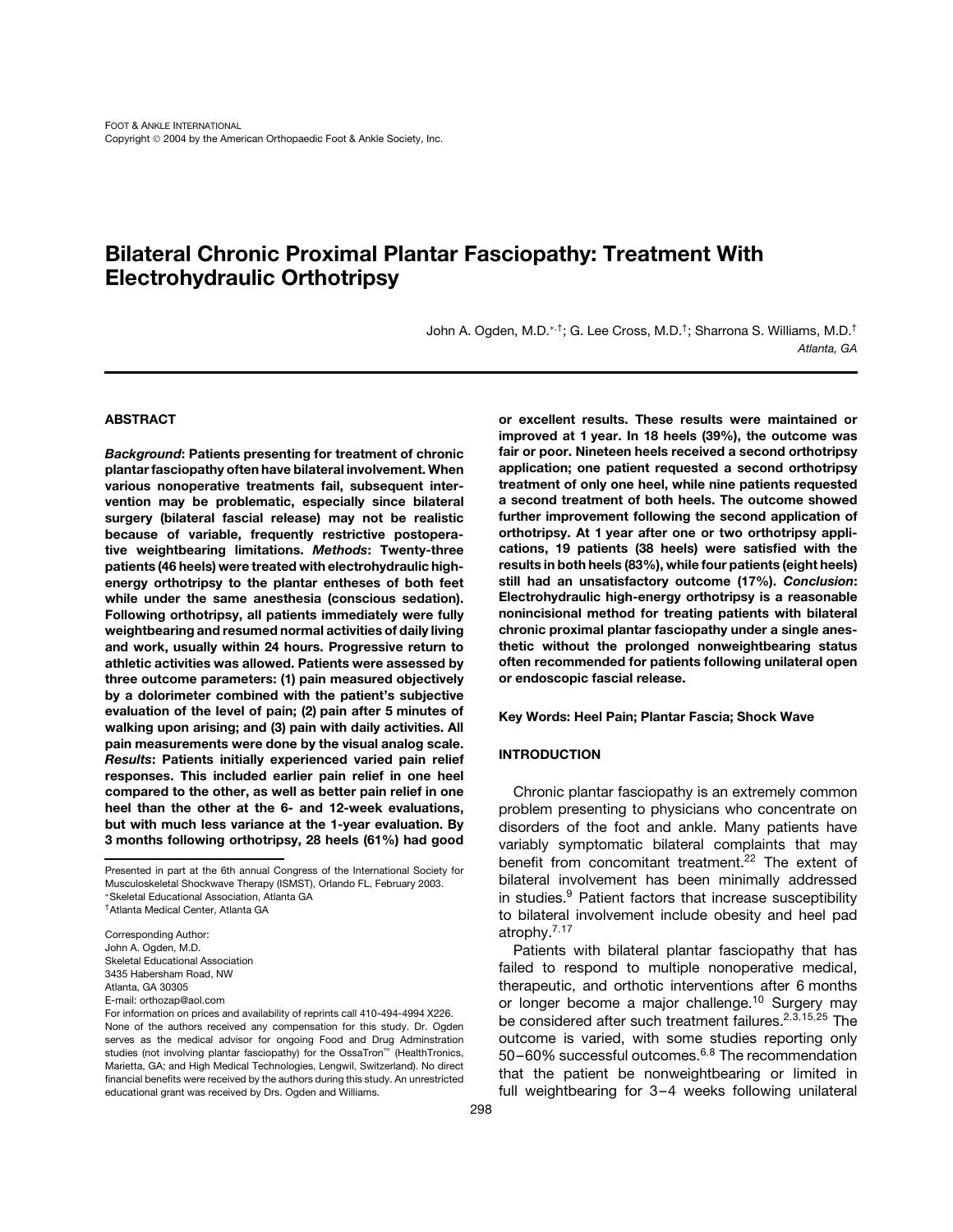open or endoscopic partial fascial release effectively precludes surgical treatment of the contralateral side under the same anesthesia.

Orthotripsy for the nonincisional treatment of chronic plantar fasciopathy has been used since 1990 in Europe and Asia.<sup>1,4,12,18-21,23,24</sup> In a previously reported study, patients were allowed to undergo orthotripsy of only a single heel.<sup>11</sup> As part of data acquisition for the Food and Drug Adminstration (FDA) evaluation of the orthotripsy, patients were questioned regarding bilateral symptoms. Of the patients enrolled in this particular study for unilateral orthotripsy, 199 of 314 (63%) patients had mild involvement of the contralateral side [visual analog scale (VAS)  $<$ 4 when tested with the dolorimeter].<sup>11</sup> None of the studies described in a meta-analysis of treatment of plantar fasciopathy with orthotripsy discussed simultaneous treatment of both feet under the same anesthesia.<sup>13</sup>

Since FDA device approval of orthotripsy for chronic proximal plantar fasciopathy (February 2000), we have instituted bilateral treatment of chronic plantar fasciopathy under the same anesthesia to effectively allow a patient to return to normal work and activities of daily living as quickly as possible. The specific purpose of this study was to review the results of bilateral treatment of chronic plantar fasciopathy with high-energy electrohydraulic shock wave orthotripsy. Since symptom severity was usually different in each foot, we also assessed the pattern of pain development and the response to orthotripsy in each foot.

#### **MATERIALS AND METHODS**

The device used in this study, the OssaTron<sup> $M$ </sup> (HealthTronics Surgical Services, Marietta, GA; and High Medical Technologies, Lengwil, Switzerland), was approved by the FDA in October 2000 for the treatment of chronic proximal plantar fasciitis with high-energy electrohydraulic shock wave. All bilaterally involved patients were evaluated initially using criteria similar to the FDA study conducted previously in our office.<sup>11</sup> Patients had to have symptoms for a minimum of 6 months with failure of at least three nonoperative treatments on each side.

Of the initial 51 patients seeking treatment, 27 patients (54 heels) had major bilateral involvement, defined as moderate to severe pain by VAS. However, four patients failed to complete the study to 1 year. Accordingly, only 23 patients (46 heels) were assessed for outcome at 3, 6, and 12 months.

There were 15 men and eight women. The age range was 20 –37 years (average, 29 years). Twenty-two patients were quite active athletically (distance running, 11; tennis, 9; squash, 1; golf, 1), and all felt the heel pain was interfering with their athletic activities. No patient had systemic disease.

All patients had at least one course of nonsteroidal antiinflammatory drugs. Seventeen patients had a unilateral cortisone injection, while eight patients had received bilateral injections (although at different times). Only three patients had consented to a repeat injection on the same side. Twenty-one patients had modified their normal or athletic shoes with either prefabricated or customized orthoses. All patients had undergone stretching regimens, but none had undergone referral specifically for physical therapy. Seven had worn night splints. None had been casted. Because of bilaterality of pain no patient had been placed on crutches. None of the patients had exactly the same antecedent treatment regimen prior to orthotripsy.

No patient with bilateral symptoms had developed simultaneous (synchronous) onset of the heel pain. The pain had been present in the initially symptomatic side for 11-39 months (average, 19 months) prior to orthotripsy. The onset of moderate to severe pain in the opposite heel ranged from 4 to 17 months (average, 11.3 months) after onset of pain on the initially presenting side. In no patient was the pain described as ''equal'' in severity. All patients felt the second side became symptomatic because of altered patterns of ambulation or during running or sports activity caused by first side pain. In 12 patients, the pretreatment pain was severe on both sides. In seven patients, the pain was severe on one side and moderate on the contralateral side. In four patients, the pain was moderate on both sides. The average pretreatment dolorimeter-induced heel pain VAS (46 heels) was 7.8 (range, 6.3 –10).

Each heel was assessed individually. Evaluation included pressure dolorimeter and Semmes-Weinstein monofilament (Smith and Nephew, Germantown, PA; 10 g, 5.07 filament size) testing. The dolorimeter (Innovation and Development Corp, Victoria, BC, Canada), a hand-held pressure measurement device, was applied to the heel under increasing amounts of pressure from 0 to 50 psi. The dolorimeter was applied to the point of maximal tenderness and applied pressure (pounds per square inch) that duplicated the patient's perception of maximum pain was recorded as the reference baseline in follow-up studies. The patient also was asked to grade this degree of dolorimeter-induced pain on a 10-cm VAS. Using a daily log sheet, the patient was asked to utilize the same VAS to quantify pain in each heel after the first 5 minutes of walking in the morning, as well as pain in each heel during daily activities. All VAS scores were recorded in centimeters. No patient was given a prescription for controlled substance pain medication either before or after treatments.

In each VAS category, a pain rating was assigned. Severe indicated a VAS pain rating greater than 7 cm.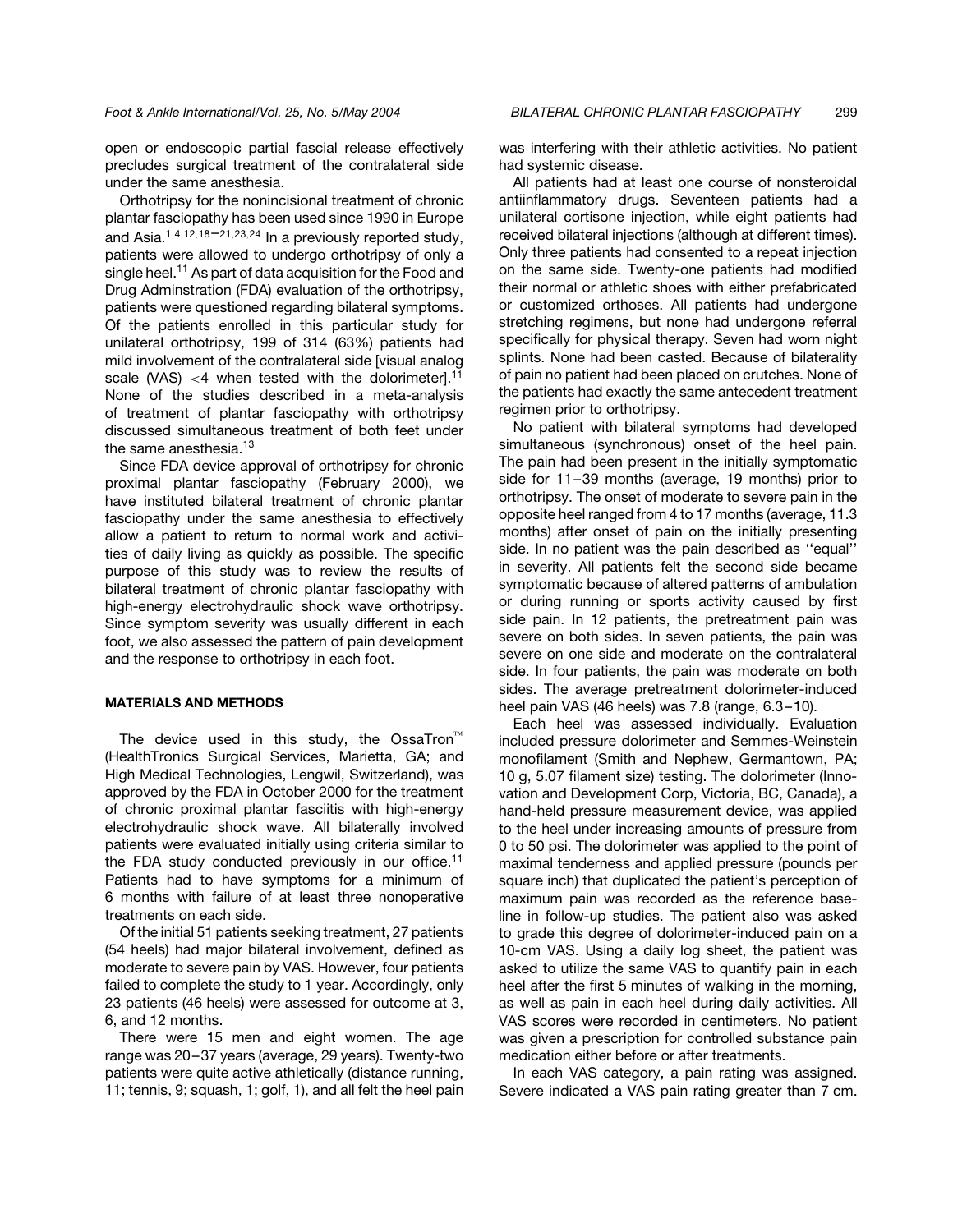A moderate pain rating indicated a VAS greater than 4 cm but less than 7 cm. No patient with a VAS  $<$  4 cm involving at least one heel was accepted in the study, as they would not qualify for bilateral orthotripsy.

All patients were reevaluated in the preanesthesia holding area, during which time the point of maximum tenderness at the plantar enthesis was verified and demarcated by a surgical marking pen. A longitudinal line was drawn through this point on the plantar suface. A perpendicular line was drawn, also through the point of maximal tenderness. These were perpendicular lines drawn through the point of maximal tenderness that were adjusted to similar lines on the device treatment head to determine the transcutaneous penetration site of the focus of maximum shock wave energy. Patients were brought into the treatment room and were given varied intravenous sedation at the discretion of the anesthesiologist (no patient requested bilateral ankle blocks). Following this each patient received 2000 shocks at 20 kV (0.27 mJ/mm<sup>2</sup>; total energy 540 J) and 4 Hz. A total of 1500 shocks were delivered through the plantar surface and 500 shocks were delivered in a medial to lateral direction. Each foot was treated by this protocol while the patient was under the same anesthesia. The foot was manipulated by the treating physician, in and around the predetermined point of maximum tenderness over an area approximately 2 cm in diameter to cover a broad area of the plantar enthesis to ensure application of the shock waves to the point of maximum tenderness and its contiguous areas, covering a 2-cm diameter circular area around the point of maximum tenderness on the plantar surface.

Following treatment, patients were evaluated in the recovery room before discharge, at 48 hours by telephone, and in the office at 6 weeks, 12 weeks, 6 months, and 12 months. Heel pain was assessed during each visit using the dolorimeter, Semmes-Weinstein testing, and VAS ratings. The dolorimeter was applied at the previously determined pretreatment level. The patient provided a VAS evaluation of the amount of pain.

The outcome data were assessed in two ways: (1) the individual outcomes for each heel, and (2) the difference in outcome of each side. The final analysis only included the 23 patients who completed the study to 1 year.

A satisfactory result required at least a 50% reduction from the baseline VAS in a given outcome category. This meant the patient could still have residual pain, although considerably less than the pretreatment baseline. Each patient received an outcome grade in each of the three criteria. The total number of criteria achieved was the patient's score (range, 0 –3). The grading method was as follows: excellent (3/3 outcome criteria satisfactorily achieved), good  $(2/3)$ , fair  $(1/3)$ , and poor  $(0/3)$ .<sup>16</sup>

Patients were discouraged from repetitive athletic activities such as racquet sports or distance running that were likely to provoke the plantar fascia until their first posttreatment examination at 6 weeks. No statistical analysis or placebo studies were done.

## **RESULTS**

Semmes-Weinstein monofilament testing did not show any sensory deficit in the foot. Before orthotripsy, the average heel pain VAS after 5 minutes of walking in the morning was 8.3 (range, 7.6 –10). The average heel pain VAS with activities of daily living was 8.1 (range 7.4 to 10). The side-to-side pretreatment differences in the VAS measurements in the untreated 23 patients were as follows: (1) the average heel pain score difference was 2.3 (range,  $1.2-3.7$ ),  $(2)$  the average heel pain score difference after 5 minutes of walking in the morning was 2.4 (range, 1.7 –3.4), and (3) the average heel pain score difference with activities of daily living was 2.9 (range,  $2.1 - 3.5$ ).

All patients were ambulatory immediately following orthotripsy and all returned to either work or normal activities of daily living within 24 hours. Following orthotripsy, outcome results at 3 months showed that 28 heels (61%) had a good or excellent resolution of pretreatment pain symptoms (Table 1). Twenty heels (43%) had a VAS rating of 0 in all three categories (excellent outcome) at 3 months following treatment. This was maintained in all patients in this outcome category at 1 year.

Eight heels (17%) had a good result. In seven of the eight heels, morning pain was 0. Most of these heels either had minimal pain with ambulation or with activities of daily living. Seven of these heels did not receive a second treatment; at 1 year, two of these heels were

**Table 1:** Results at 3 months following initial

| bilateral orthotripsy application |                              |                        |               |        |      |  |  |  |
|-----------------------------------|------------------------------|------------------------|---------------|--------|------|--|--|--|
| Heel-Heel                         | Number of<br><b>Patients</b> | <b>Number of Heels</b> |               |        |      |  |  |  |
| <b>Outcome</b>                    |                              | Е                      | G             | F      | Р    |  |  |  |
| $E-E$                             |                              | 14                     |               |        |      |  |  |  |
| $E-G$                             | 4                            | 4                      | 4             |        |      |  |  |  |
| E-P                               | 2                            | 2                      |               |        | 2(2) |  |  |  |
| $G-G$                             | 1                            |                        | $\mathcal{P}$ |        |      |  |  |  |
| G-F                               | 2                            |                        | 2(1)          | 2(2)   |      |  |  |  |
| $F-F$                             | 3                            |                        |               | 6(6)   |      |  |  |  |
| $F-P$                             | 2                            |                        |               | 2(2)   | 2(2) |  |  |  |
| $P-P$                             | 2                            |                        |               |        | 4(4) |  |  |  |
| Totals                            | 23                           | 20                     | 8(1)          | 10(10) | 8(8) |  |  |  |
|                                   |                              |                        |               |        |      |  |  |  |

E, excellent; G, good; F, fair; P, poor

Number in parentheses represents the number of heels receiving a second orthotripsy application.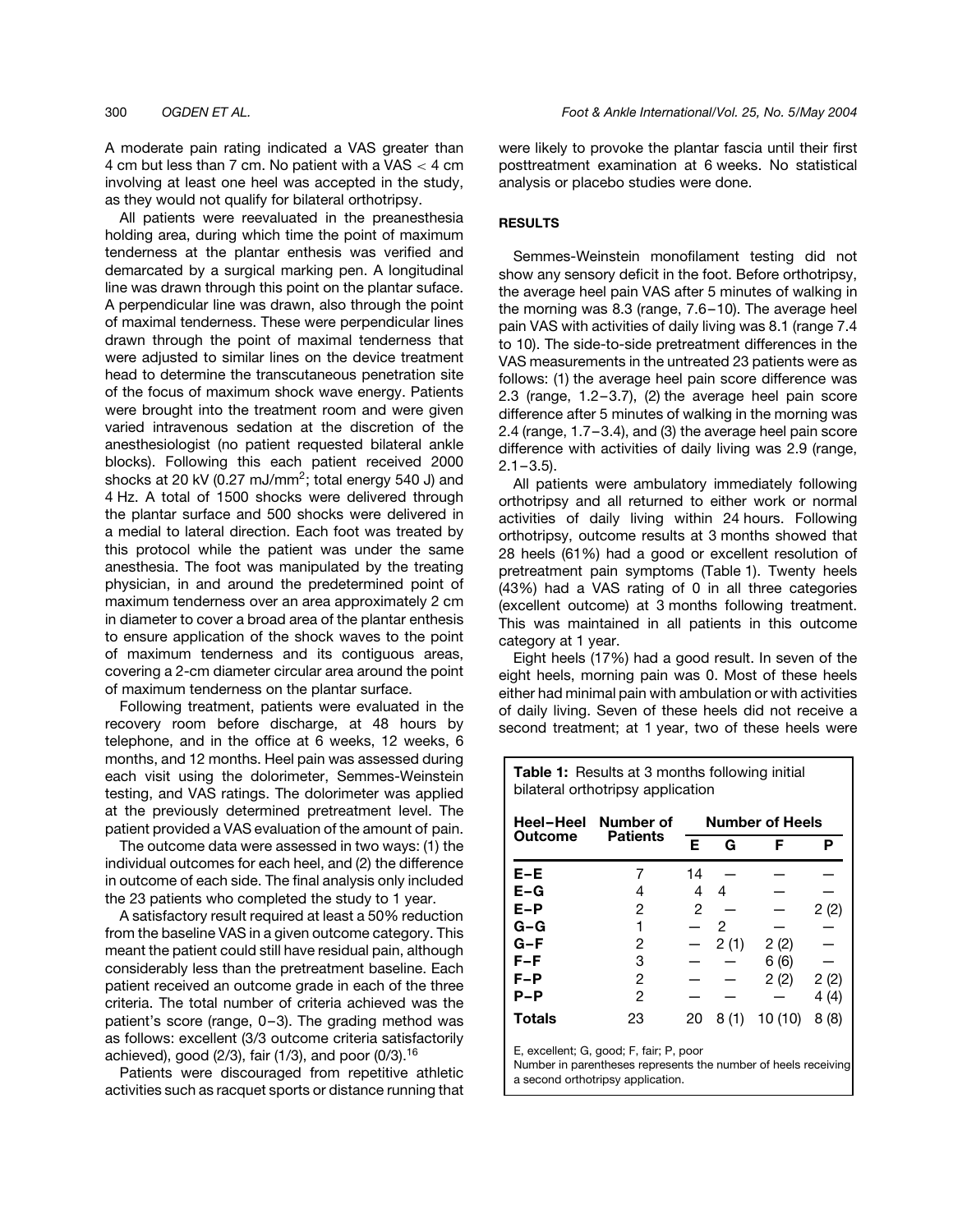rated excellent and four good. One heel received a second treatment. At 1 year, the result was excellent.

Ten heels (22%) had unacceptable (fair) pain relief at 3 months. All 10 heels received a second orthotripsy treatment. In this group, five heels subsequently had complete or nearly complete resolution of pain (excellent, 3; good, 2), while the other five had no change (remained fair). There was no change in these ratings at 1 year.

Eight heels (17%) had unacceptable (poor) results at 3 months. This was defined as less than 50% improvement in two or more outcome categories. All were treated a second time. Following retreatment, the results at 3 months were excellent (1), good (3), fair (1), and poor (3). There were no subsequent outcome changes at 1 year.

Thus, at the evaluation 3 months after one treatment, the results when analyzed by ''individual heel'' were 20 excellent (43%), 8 good (17%), 10 fair (23%), and 8 poor or no response (17%). Nineteen heels (41%) received a second treatment.

One patient underwent a repeat treatment in one foot, while nine patients underwent a repeat treatment in both feet. Table 2 shows the results 1 year after either one or two orthotripsy applications.

Combining the outcomes 1 year following the first or second orthotripsy application there were 28 (60%) excellent, 10 (22%) good, 4 (9%) fair, and 4 (9%) poor (no response). No patient experienced worsening of symptoms. Accordingly, the results at 1 year showed patient satisfaction in 38 heels (83%) and patient dissatisfaction in 8 heels (17%).

No patient who had any symptomatic improvement in one heel experienced the same rate of improved symptoms in the other side during the initial posttreatment course (first 6 weeks). The rate of improvement thus was asynchronous relative to the initial rate of pain

| <b>Table 2:</b> Results at 1 year following one or two<br>orthotripsy applications (bilaterally treated<br>patients) |                              |                        |    |   |                |  |  |  |  |
|----------------------------------------------------------------------------------------------------------------------|------------------------------|------------------------|----|---|----------------|--|--|--|--|
| Heel-Heel                                                                                                            | Number of<br><b>Patients</b> | <b>Number of Heels</b> |    |   |                |  |  |  |  |
| Outcome                                                                                                              |                              | Е                      | G  | F | P              |  |  |  |  |
| $E-E$                                                                                                                | 13                           | 26                     |    |   |                |  |  |  |  |
| $E-G$                                                                                                                | 2                            | 2                      | 2  |   |                |  |  |  |  |
| G-G                                                                                                                  | 4                            |                        | 8  |   |                |  |  |  |  |
| F–F                                                                                                                  |                              |                        |    | 2 |                |  |  |  |  |
| F-P                                                                                                                  | 2                            |                        |    | 2 | $\overline{c}$ |  |  |  |  |
| P-P                                                                                                                  |                              |                        |    |   | $\overline{2}$ |  |  |  |  |
| Totals                                                                                                               | 23                           | 28                     | 10 | 4 | 4              |  |  |  |  |
| E, excellent; G, good; F, fair; P, poor                                                                              |                              |                        |    |   |                |  |  |  |  |

relief. Similarly, no patient who had any symptomatic improvement in one heel experienced the same amount of pain relief in the other heel during the first 6 weeks after treatment. However, by 3 months, 12 patients had good to excellent results in both feet (similar response in 8, dissimilar in 4). Four patients had a good response in one foot and a fair or poor response in the other foot, and seven patients had fair to poor results in both feet (Table 1).

The results, whether excellent to poor, in 96% of the patients were maintained at 1 year. The exception was a long-distance runner who had had mild return of heel pain while running. However, this was considerably less than pretreatment and did not cause him to alter training activities, as did the pretreatment pain.

#### **DISCUSSION**

The results demonstrate that patients with bilateral plantar fasciitis may be successfully treated during the same oupatient surgical and anesthesia session using high-energy electrohydraulic shock wave generation. The initial pattern of response is asymmetric. However, by 3 months, most patients have a response that is essentially symmetric, and is maintained at 1 year.

The current results demonstrate that orthotripsy, which has a treatment outcome success rate equal to or greater than partial surgical release of the fascia, gives the patient with bilateral involvement a useful treatment alternative.<sup>25</sup> Such a patient may have both heels treated by application of high-energy electrohydraulic shock waves while under the same anesthesia. The patient is fully ambulatory immediately after recovery from anesthesia, and may return to work and normal activities of daily living. The primary restriction is temporary nonparticipation in evocative sports.

In a study of 40 patients who had a single treatment of electrohydraulic orthotripsy, the successful outcome with orthotripsy (82%) compared favorably with that from percutaneous fasciotomy (85%) and allowed a more rapid return to work and activities of daily living.<sup>25</sup>

None of the current study patients described their presenting bilateral pain as comparable, side to side, in severity. Potential subjects with a contralateral VAS  $\leq$  4 (tested with dolorimeter) were discouraged from participation in or rejected from the current study.

Recent studies have stated that low-energy electromagnetic shock wave treatment, when given multiple time (three to six applications) in an office setting without anesthesia (even though patients experienced pain during treatment), may not be effective.<sup>5</sup> The first two shock wave devices, specifically designed for musculoskeletal applications, were approved by